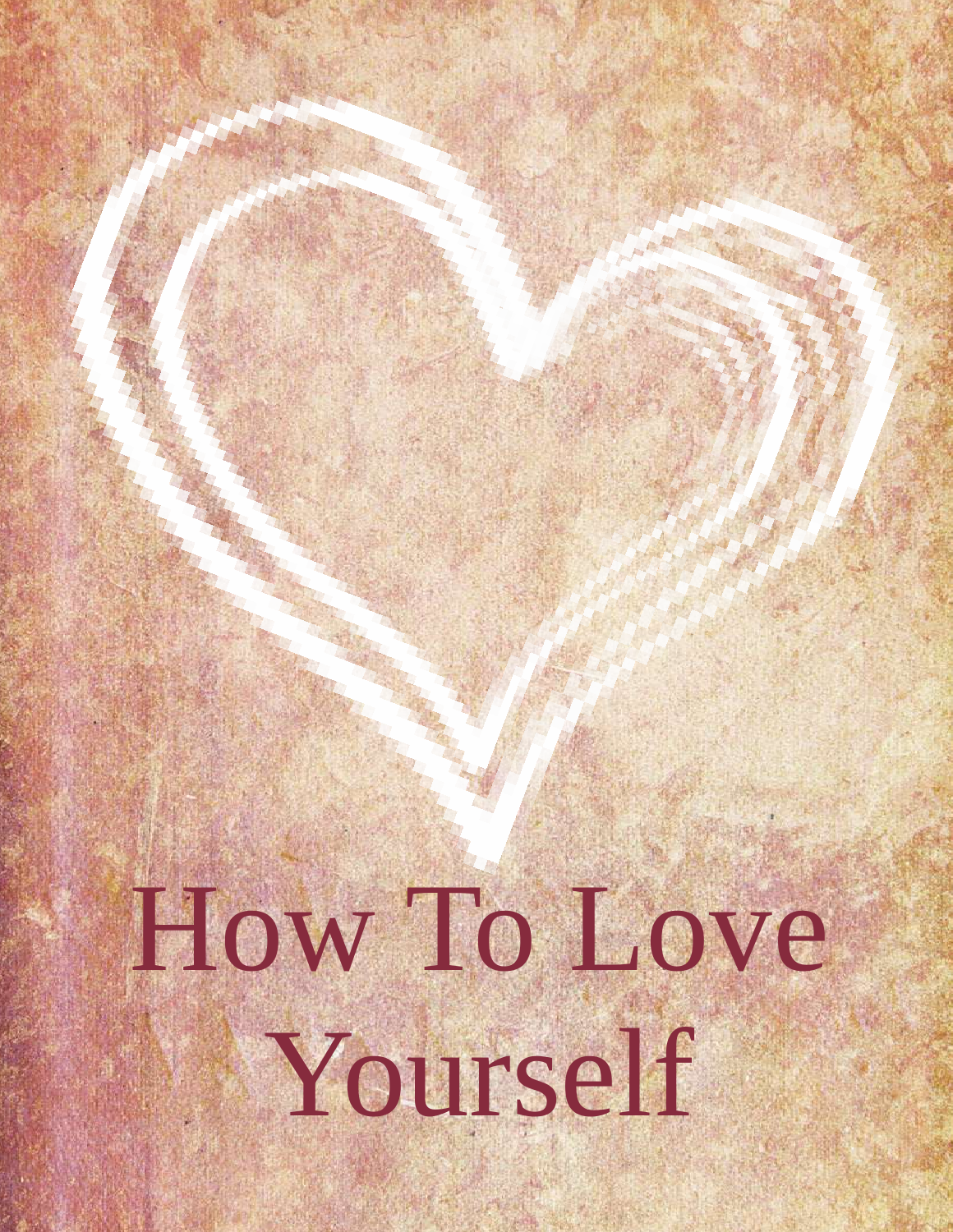### All Rights Reserved – Copyright Disclaimer

The author, Publisher, and distributor assume no responsibility for the use or misuse of the information, or for any injury, damage and/or financial loss sustained to persons or property as a result of using this program. The information contained in this program is for informational and entertainment purposes only. It is not intended as professional advice or a recommendation to act.

Please note that much of this publication is based on personal experience and anecdotal evidence. Although the author and Publisher have made every reasonable attempt to achieve complete accuracy of the content in this guide, they assume no responsibility for errors or omissions. Also, you should use this information as you see fit, and at your own risk. Your particular situation may not be exactly suited to the examples illustrated here; in fact, it's likely that they won't be the same, and you should adjust your use of the information and recommendations accordingly.

DISTRIBUTION RIGHTS. As long as this document is not altered in any way, you have permission to share and re-distribute it in its original PDF format. The content may not be distributed in any other way or format without express written, dated and signed permission from the author Publisher, and distributor.

AFFILIATE DISCLOSURE: When you click the "Get Paid To Share This eBook" button and make a purchase, the distributor of this eBook will receive a referral commission. When you click other links in this email, in some cases ChrisCade.com LLC will receive a referral commission.



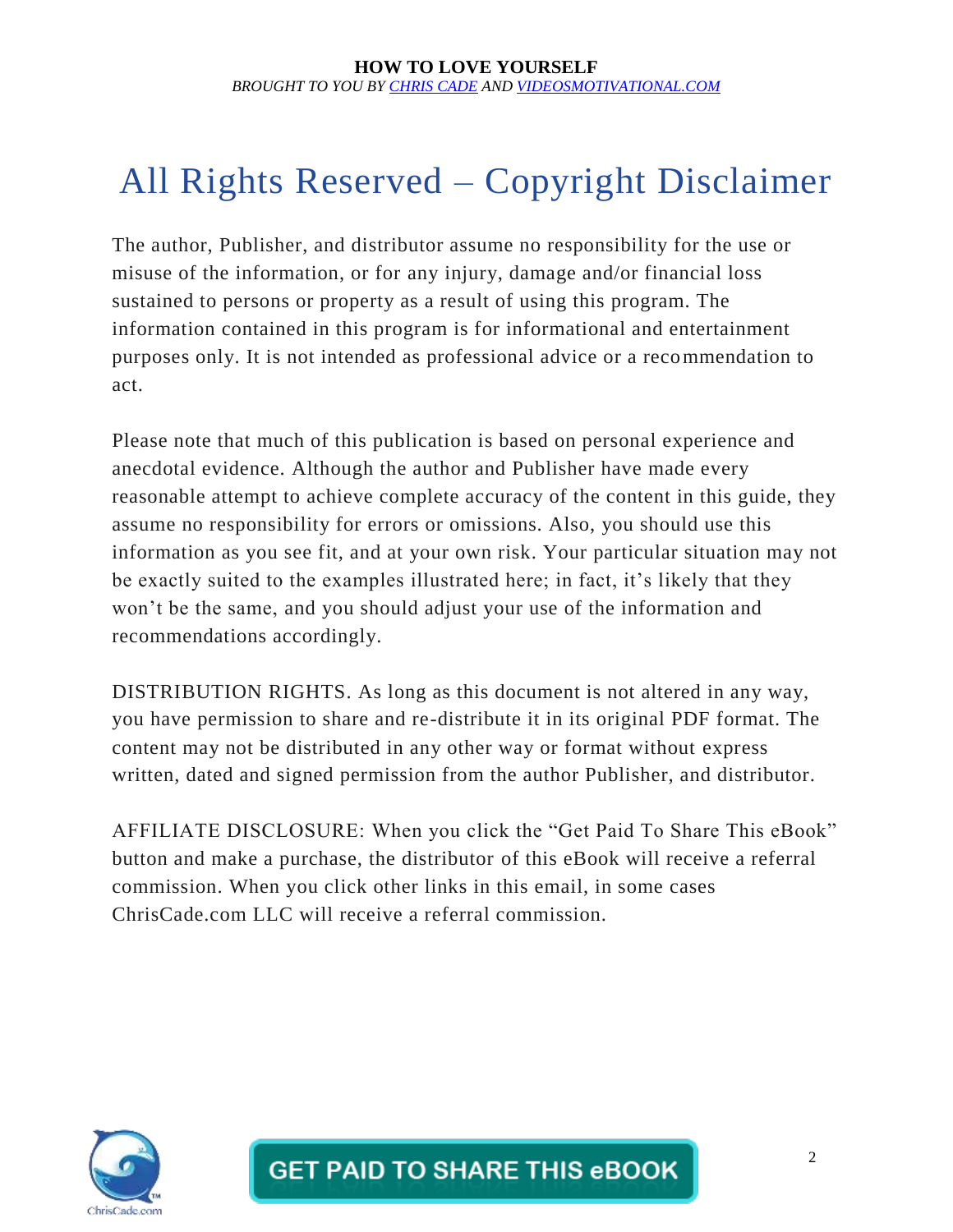### TABLE OF CONTENTS

| Your Emotional Self: Understanding & Respecting Your Own Feelings 15 |  |
|----------------------------------------------------------------------|--|
|                                                                      |  |
|                                                                      |  |

"It takes courage to grow up and become who you really are."

–E. E. Cummings



**GET PAID TO SHARE THIS eBOOK**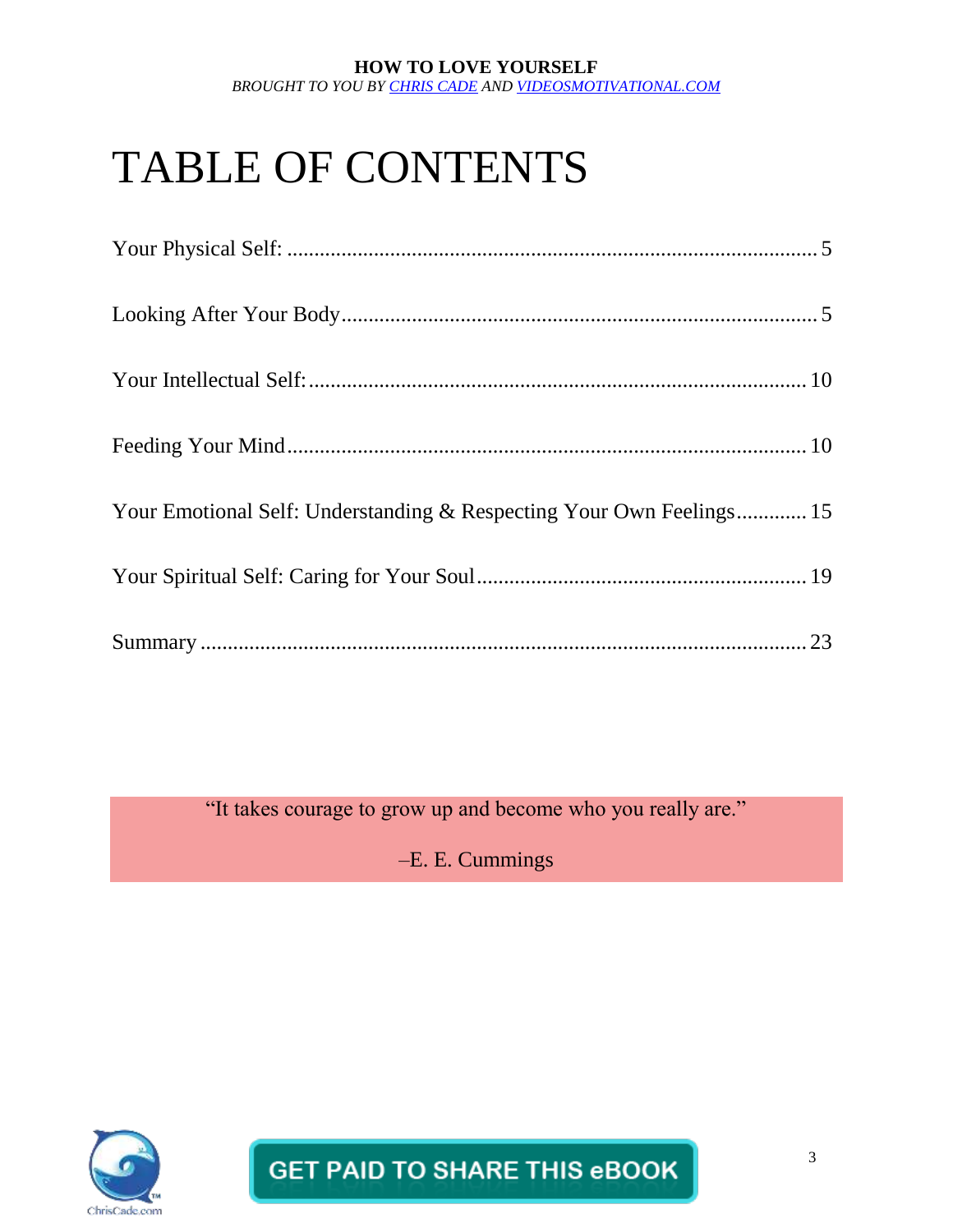o love yourself means to wholly accept yourself just as you are. Loving yourself involves knowing that [you deserve your own time,](http://www.smartrebrander.com/sl/655782) patience, and effort. T

When you love yourself, you tend to yourself emotionally, physically, mentally, and spiritually.

Of course, all of these parts of you are interdependent. Therefore, although they can be addressed individually, you'll find that you feel most loved when you attend to all of them.

In this book, you'll find suggestions for how to care for yourself in all four of these areas of your life: physical, intellectual, emotional, and spiritual.

"The whole theory of the universe is directed unerringly to one single individual namely, to You."

–Walt Whitman, Leaves of Grass



**GET PAID TO SHARE THIS eBOOK**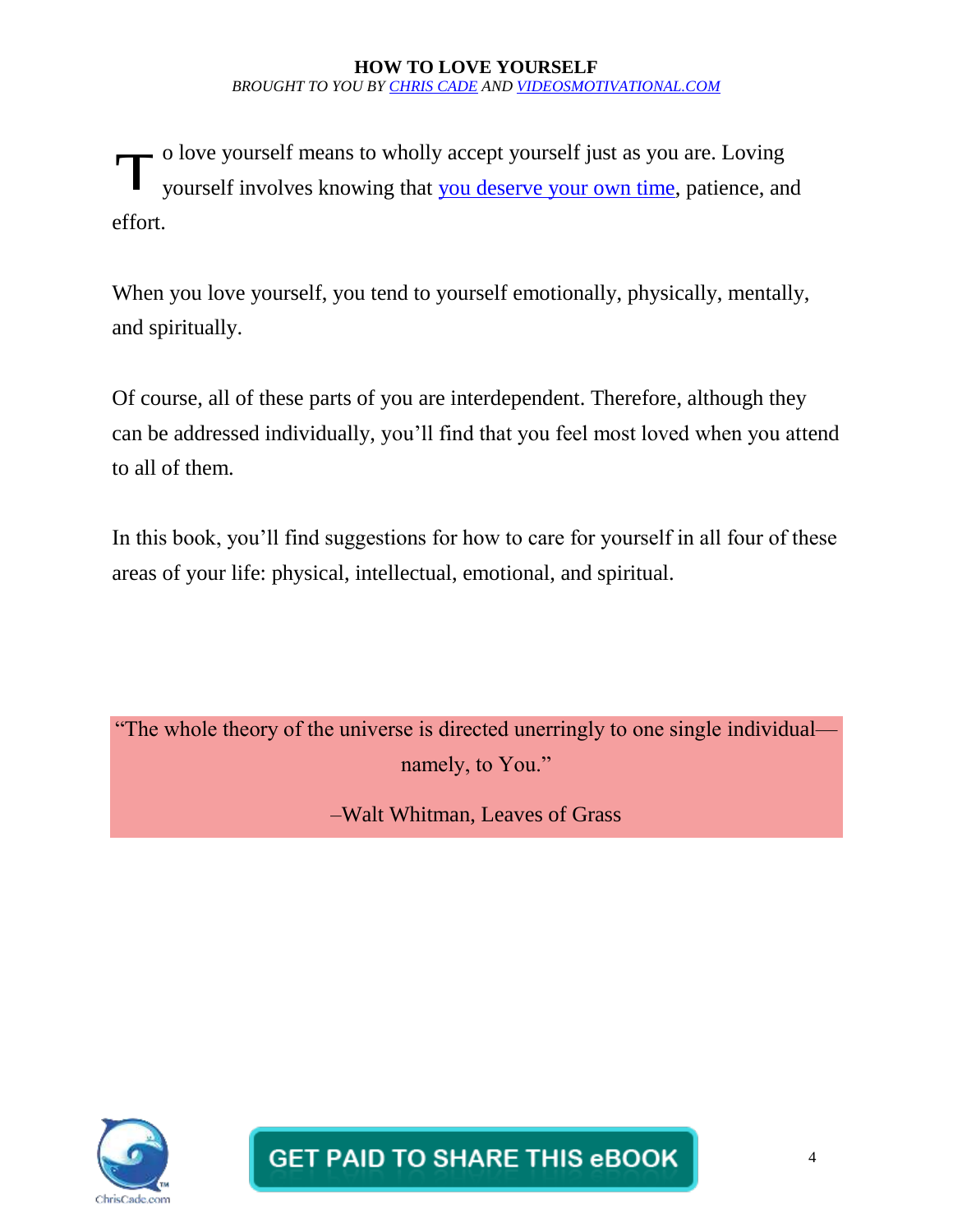### YOUR PHYSICAL SELF:

Your physical appearance and condition reveal so much regarding how you feel about yourself.

Do you make special efforts to care for your body each day? When was the last time you spent extra time to improve your personal appearance? In regard to your health, do you regularly visit your health practitioner and follow his or her advice, recommendations, and prescriptions?

Hopefully, the answer to all of these questions is a resounding, "Yes!" If you're on a road of personal growth and healing, you probably work to change unhealthy lifestyle patterns each day.

Here are some ways you can show self-love by tending to your physical body:

Take more time with your appearance. Most of us could easily spend a few additional minutes during our shower, shave, makeup application, or hair styling.

Ask yourself: do you notice the condition of your skin each day? Or do you spend your brief minutes in the mirror thinking unkind things about your body? Maybe you could use the time you spend in self-critique doing nice things for yourself instead: a touch more make-up or a bit closer shave can go a long way toward feeling good about yourself.

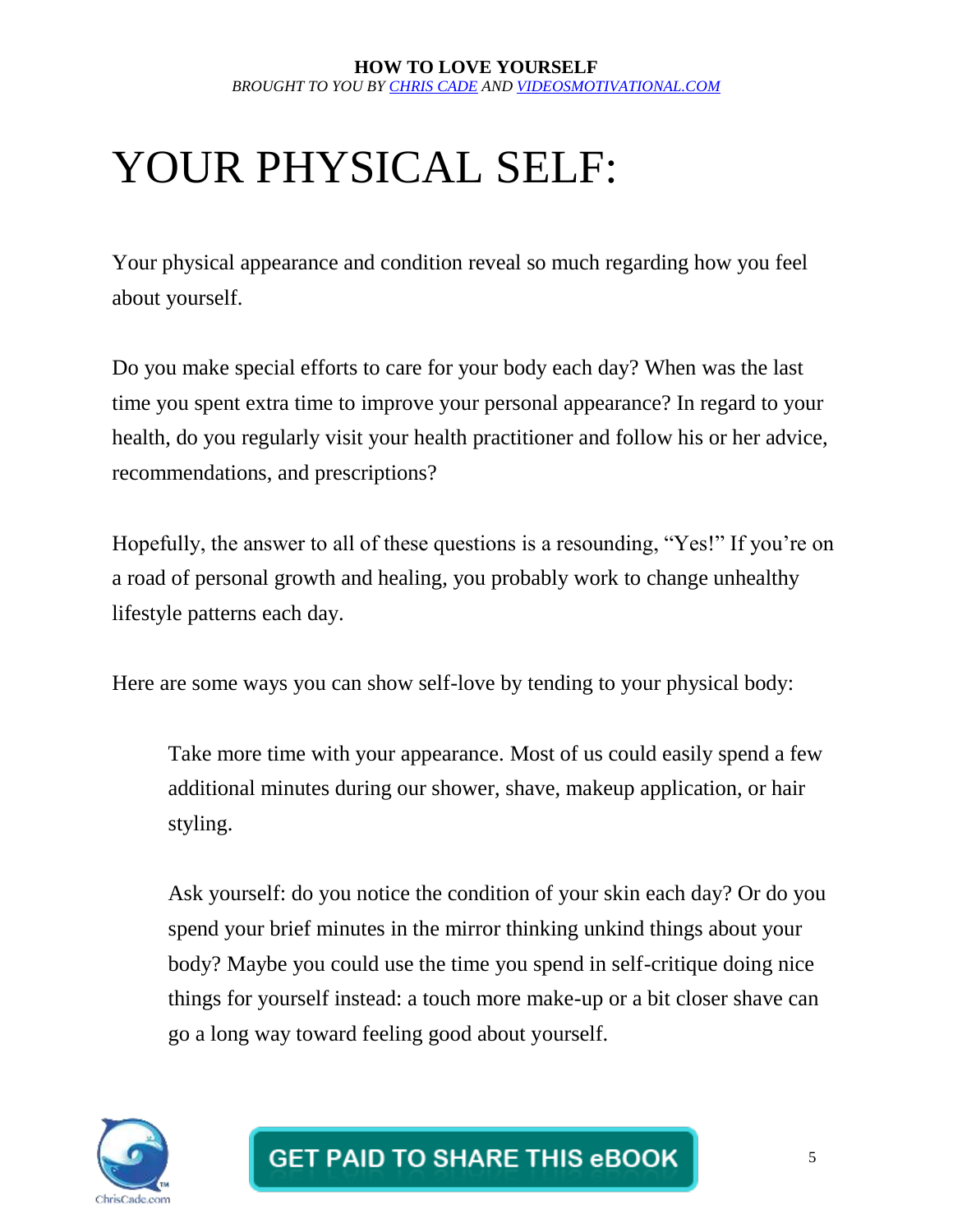If you want to demonstrate to the world that you love yourself, spend more time on the physical you. Take pride in yourself and in your appearance. You'll be glad of your efforts and others will notice too.

Make a change. Occasionally, do something different with your appearance.

Shave off your mustache or beard and see how you look.

Get a haircut and style it into that sassy hairdo picture you saved.

Change the color of your hair.

Consider trying out a new style of clothing.

You can even change your eye makeup. YouTube has lots of video tutorials for different looks.

When you alter something about your appearance, you demonstrate you're worth the time and effort it takes to try something new. Plus, it's refreshing. Even if you decide not to stick with a new look, trying one out for a day or a week can bring new zest to your life.

Put energy into yourself. Knowing you're worthy of your own energy is an important aspect of loving yourself. When you direct your attention toward something that's just for you, even if only for ten minutes a day, the message you send to yourself is that you're worth it.

Having a partner and a family can be a huge drain on your energy in an average day. Conserving at least some of your energy for yourself shows you care about you as much as you do your family.

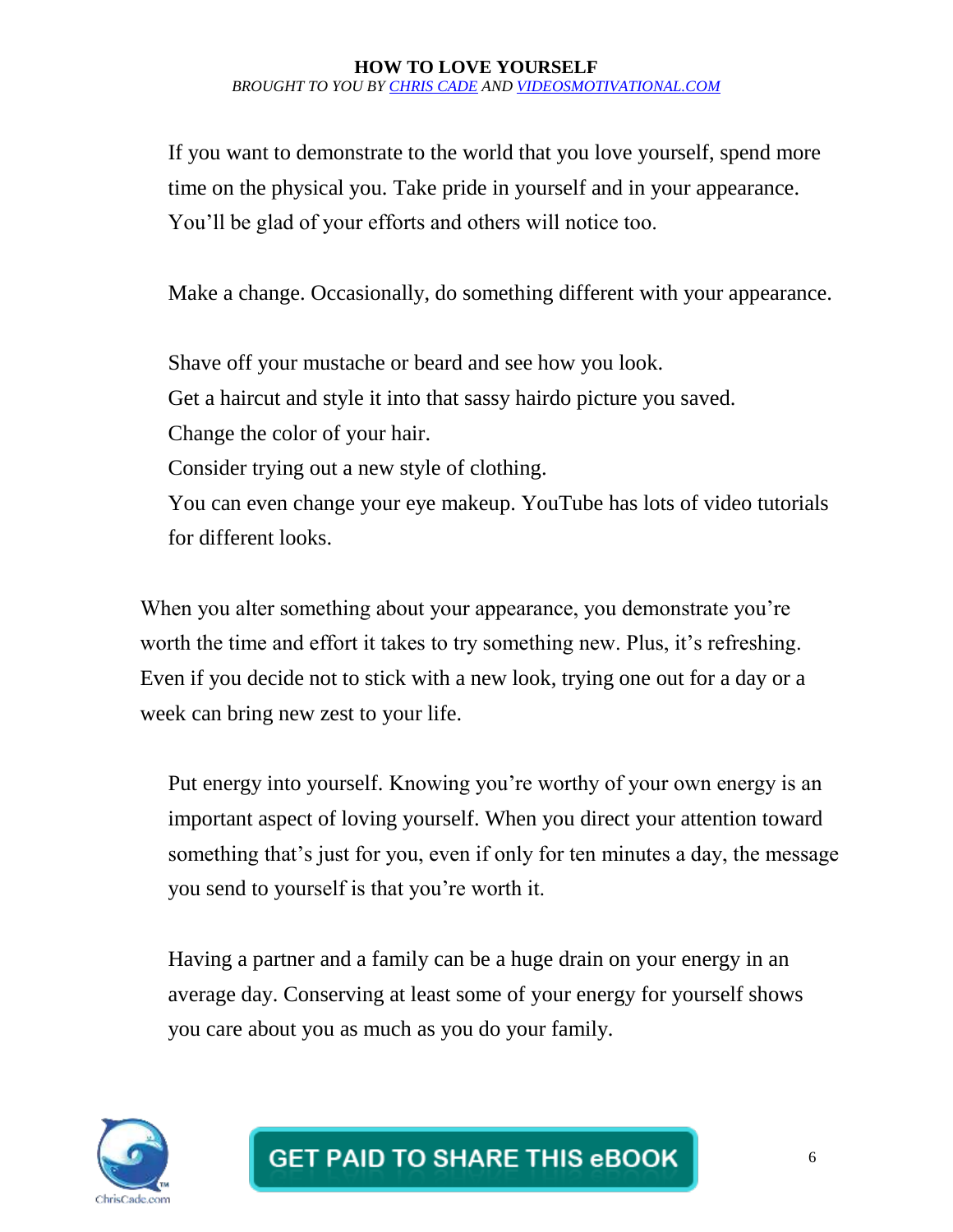Notice your physical "positives." Take a good, honest look in the mirror. Instead of focusing on what you'd change, draw your attention to what you like. Maybe it's your handsome chiseled chin or how you smile with your eyes.

Acknowledge to yourself what you're proud of physically. Maybe you've got long legs or a really strong core. Perhaps you like of the curve of your waist or your 6-pack abs.

Take plenty of time to do your physical inventory to find attributes to love about yourself. To feel even better, think about how you can enhance your best features. As you learn more about and augment your positive physical attributes, you'll discover self-acceptance, and be well on your way toward self-love.

Sleep more. Unless you're one of the lucky ones, you're most likely on the short end of getting enough sleep. Strive for seven to eight hours each night to show love to yourself.

Acknowledge that obtaining proper rest and sleep is on your priority list. And related to item #3, above, the more sleep you get the more energy you'll have. And that means more enthusiasm and love to give to your family and to yourself.

Brighten up. Wear a color you've never worn before. Something as simple as stepping up your wardrobe a bit indicates that you love yourself. Whether it's a blazer in that new dark teal shade or a print shirt that looks fresh, break

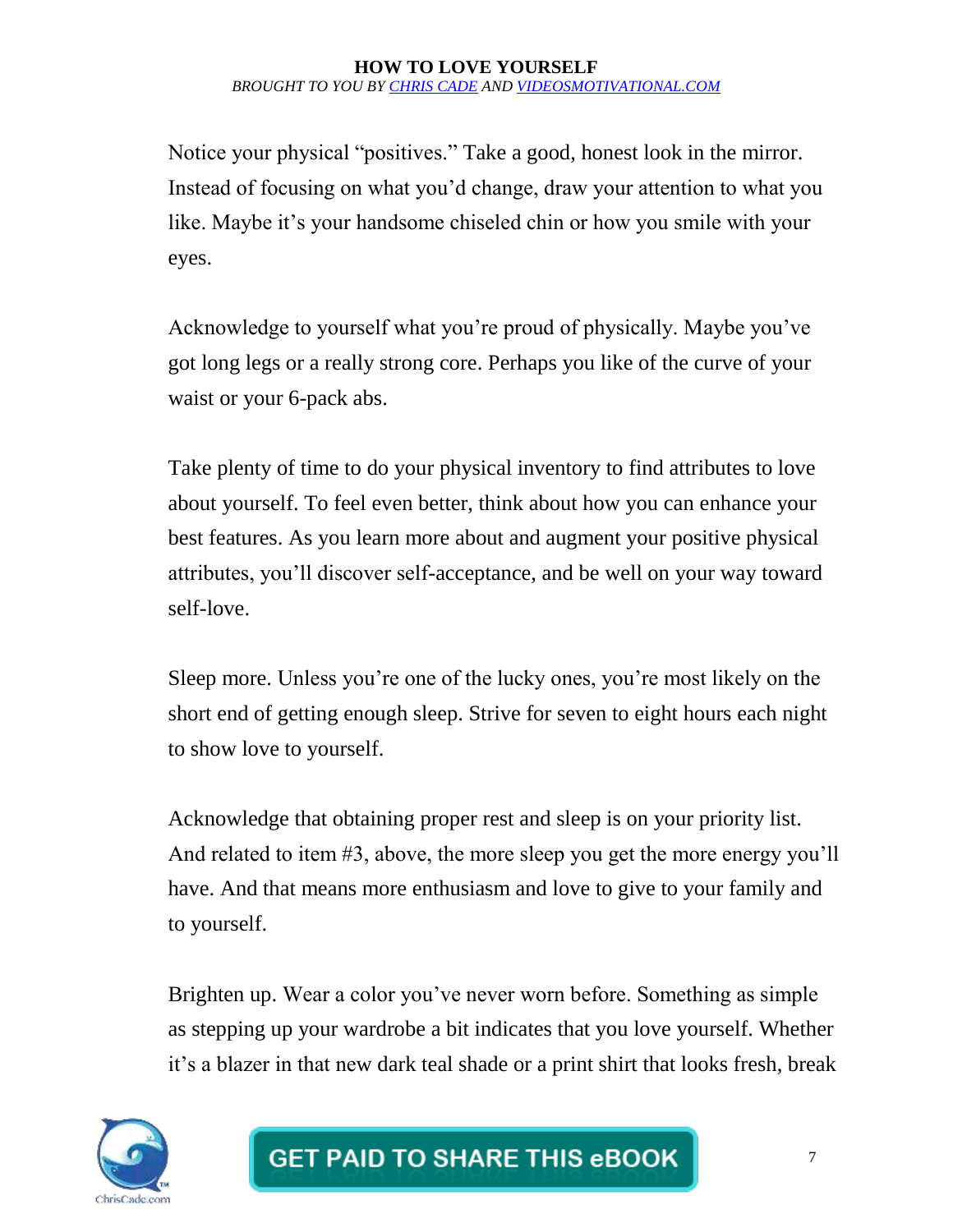into a new color scheme to show you're worth the effort to experiment with new ideas.

Ask yourself what your body requires. Perhaps for the first time in your life, seriously ask yourself what type of nourishment your body really needs. If you don't know, see a nutritionist. It's worth the cost of one or two office visits to find out what your body requires to be as healthy as possible.

If you already know what your physical self needs, apply your knowledge. Feed your body what it requires. Making your body a priority is a wonderful and important way to show love to yourself.

Consistently focus on your physical self. As long as your doctor approves, exercise in some form at least five days a week. Your body will feel better and better over time. Take some time to familiarize yourself with the flexibility of your limbs, the strength of your body's core, and the shape and efficiency of your muscles.

Strive to perform well physically in some specific way, whether it's doing calisthenics, yoga, weight-lifting, or jogging. Experiment with dance or try training for a triathlon.

You'll be pleasantly surprised at the feelings of pride, confidence, and care you feel for yourself when you consistently focus on your physical body.

Acknowledge what your body does for you. One aspect of loving yourself is realizing everything your body allows you to do. Your mobility, your ability to use your hands to manipulate objects, and the energy that sustains you

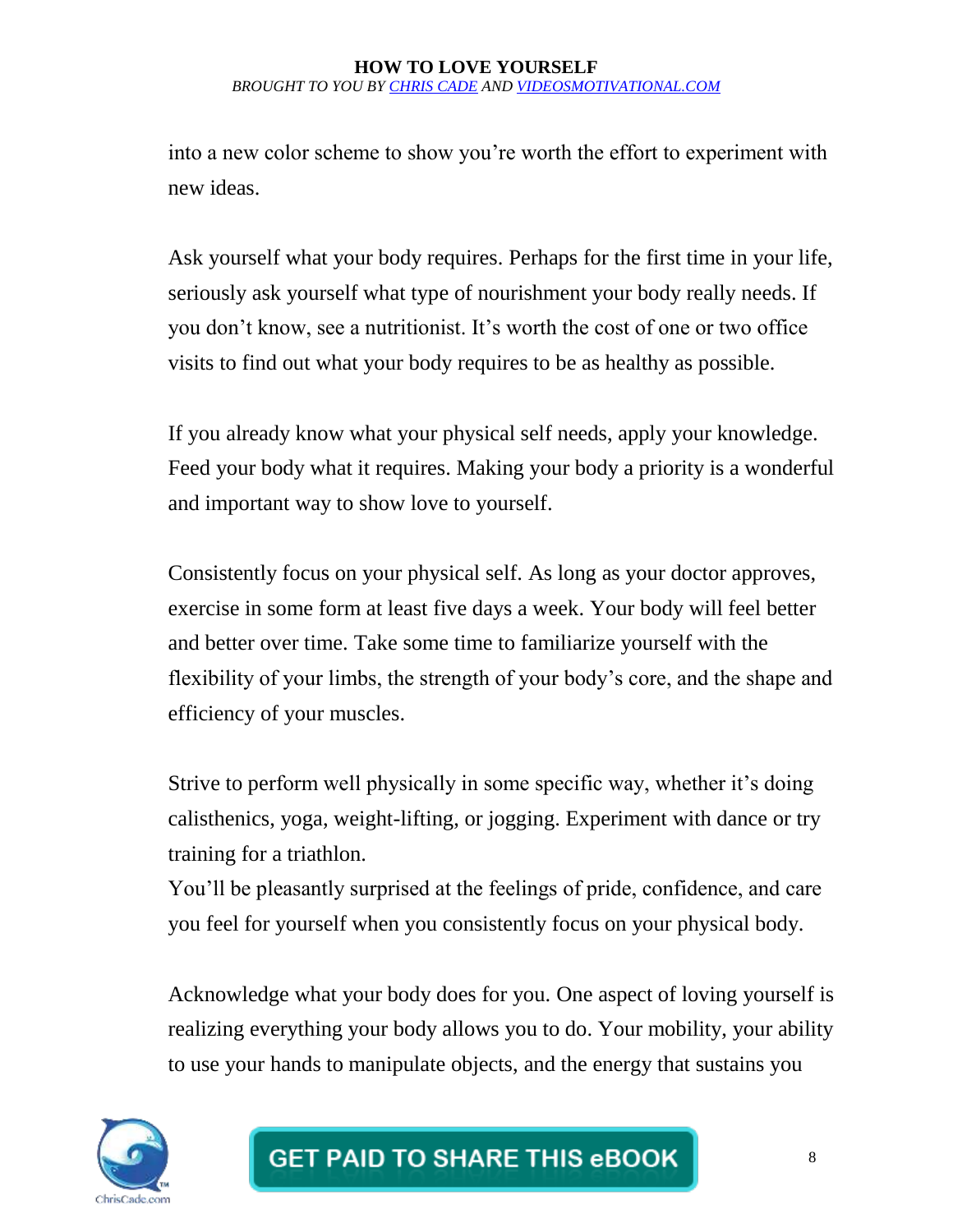through a challenging day are all thanks to your body.

Your physical self holds up for you under plenty of pressure on any given day. Cultivate gratitude for how your body does pretty much everything you require. Love your body.

Show commitment to loving yourself. Through your behaviors every single day, be dedicated to fully accepting yourself. The level at which you ensure that you meet all of your physical requirements helps illustrate how you feel about yourself. Commit to your own self-care.

Tending to your body is one of the primary ways of showing how much you love yourself. Fortunately, there are plenty of ways to demonstrate that you love your body, and there's no need to do all of them in any given day, though you'll feel great if you do.

"We must be our own before we can be another's."

–Ralph Waldo Emerson

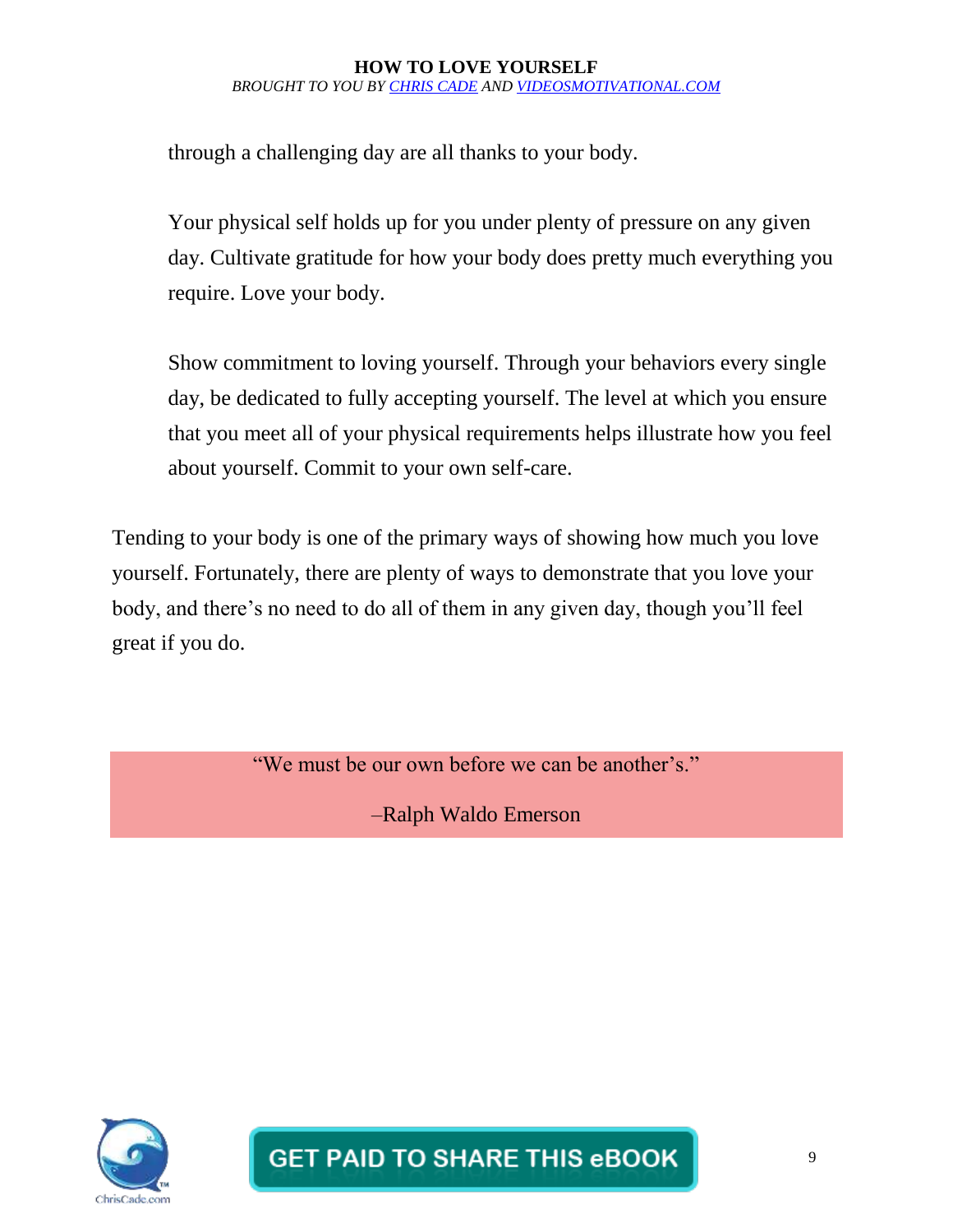## YOUR INTELLECTUAL SELF:

Loving yourself also involves providing your brain with plenty of intellectual stimulation. Here are some effective ways to demonstrate self-love by giving your mind a workout.

Do something you've longed to do. Loved art class in high school? Always wanted to pick up that paint brush again? Now's the time to go for it. Exploring a new or long-loved subject might feel like a delicious indulgence. You deserve to feast your mind on subjects that are intellectually stimulating to you.

The internet offers an abundance of fascinating information. Dive into a search on a topic that arouses your interests.

Write down your life priorities. What's important to you? Next, jot down your life goals. What do you really seek to accomplish in life? Finally, take note of how you spend most of your time. Your three lists should all be similar or closely connected.

Do you now spend most of your time achieving that thing you've desired for so long?

If you want more training to excel at work, do you make sure you follow through to attain it?

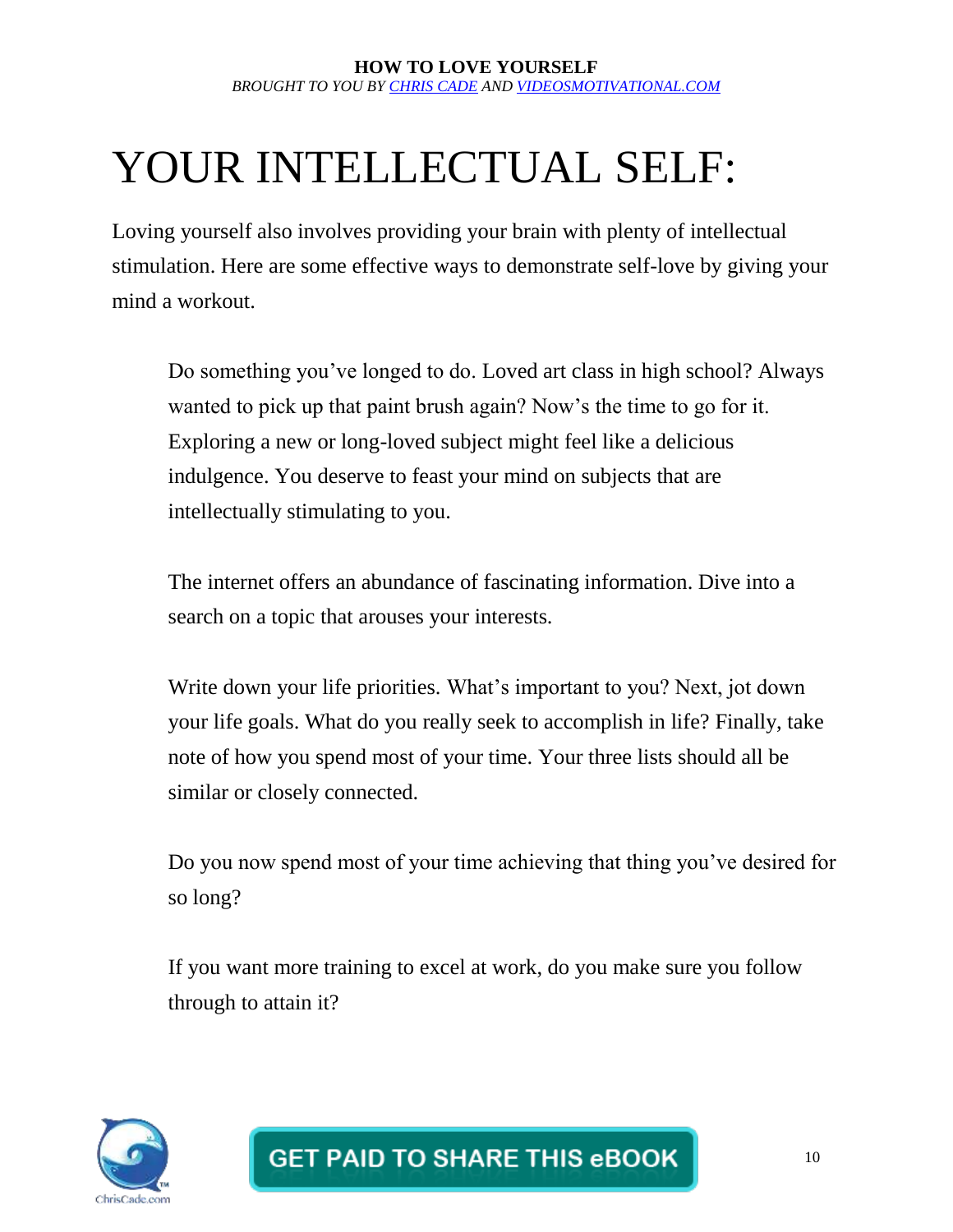If travel is a dream of yours, do you do something every single day related to it? You'll be intellectually stimulated if you make efforts to achieve your greatest desires.

When you spend your time and thoughts on working toward your goals, your mind will be at its happiest and most fit. Plus, this sort of work shows that you care enough about yourself to have your priorities in good order.

Foster your passions and dreams. Ask yourself, ["What do I care intensely](http://www.smartrebrander.com/sl/655811)  [about?"](http://www.smartrebrander.com/sl/655812) Then, delve into that subject. Learn everything you can about it. Practice it. Study it. Live it. If an idea, topic, or endeavor excites you, chase after it. The same goes for your dreams. Once you know what your hearts' desires are, do everything you can to achieve them.

Stay engaged on a daily basis with your life's passions and dreams. There's no better way to express self-love than to strive to give yourself what you truly want in life.

Ensure you've got a real life with real people. When you love yourself, you'll have close friends and family with whom you regularly spend time. Spend this time with your loved ones "in person" rather than with their Facebook pages.

Connecting with people in the physical world gives you many kinds of opportunities to keep your mind sharp. You'll engage in interesting discussions, be exposed to what's going on in the world, and have a forum to formulate and share your own opinions and intellectual ideas.

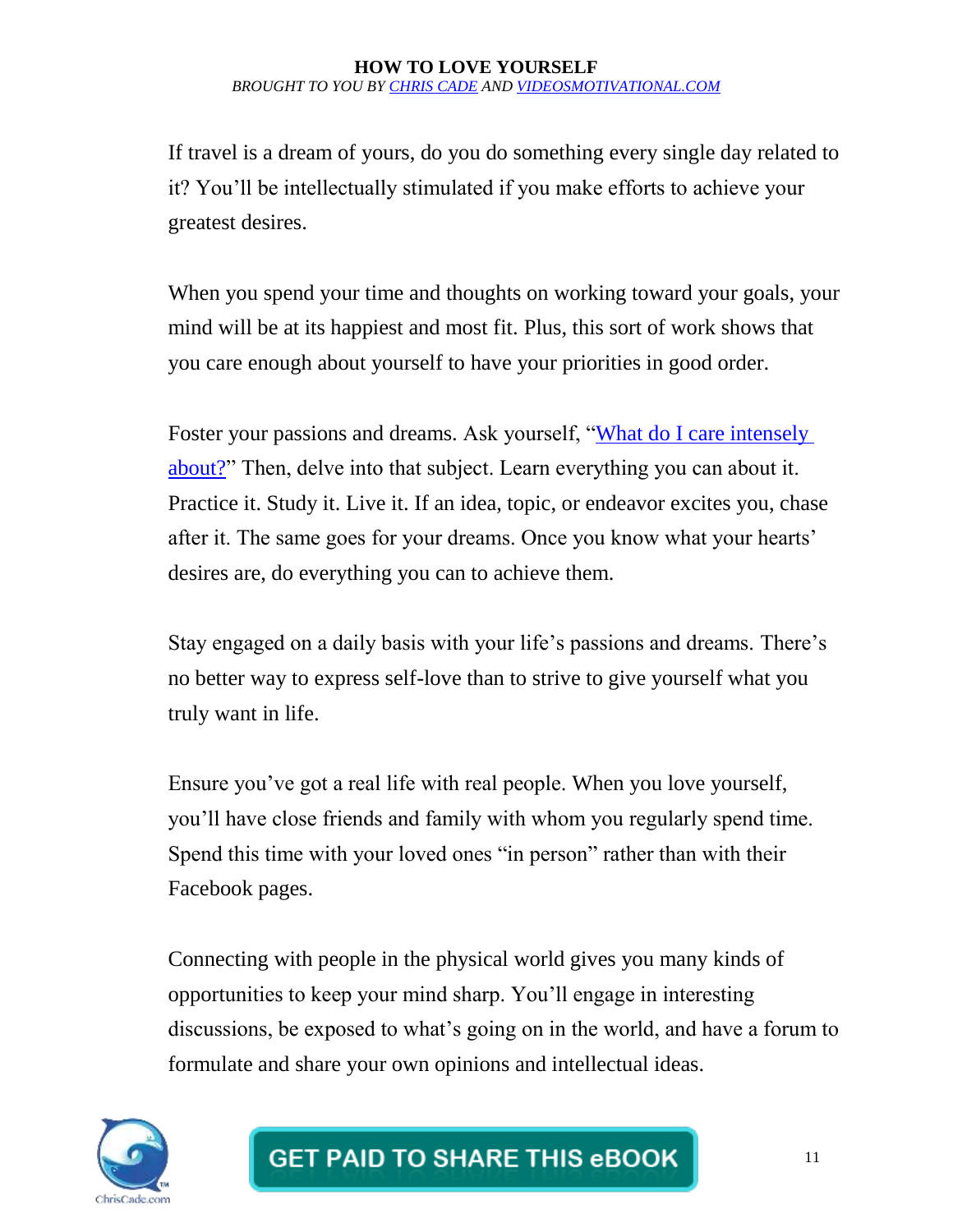Avoid doing things just because "it's always been this way." Know and connect with your own consciousness. Perform behaviors deliberately and with great forethought. Living consciously shows that you use your mind to think through what you do because you care about what's going on in your life.

When you live intentionally, you intellectually consider the ramifications of the choices you make. You recognize how precious time is and judiciously spend the twenty-four hours you get in a day on what's most important to you. Now that's real self-love.

Take a personal inventory of your life. Make a list of your personal characteristics. Then take a piece of paper. Draw a line down the middle. On the left side, write down what's working. On the right side, write down what's not working. Then, make some decisions about the things you want to change. And then work on them.

This exercise will help you determine what your "thinking self" requires. Figuring out what you need to be intellectually challenged and move forward in life demonstrates that you're worth the time and effort to be happy.

Consider the bigger picture. As Mahatma Gandhi once said, "Be the change you want to see in the world." Use your mind to ponder how you want your life and the lives of others to be. Strive to behave the way that you hope

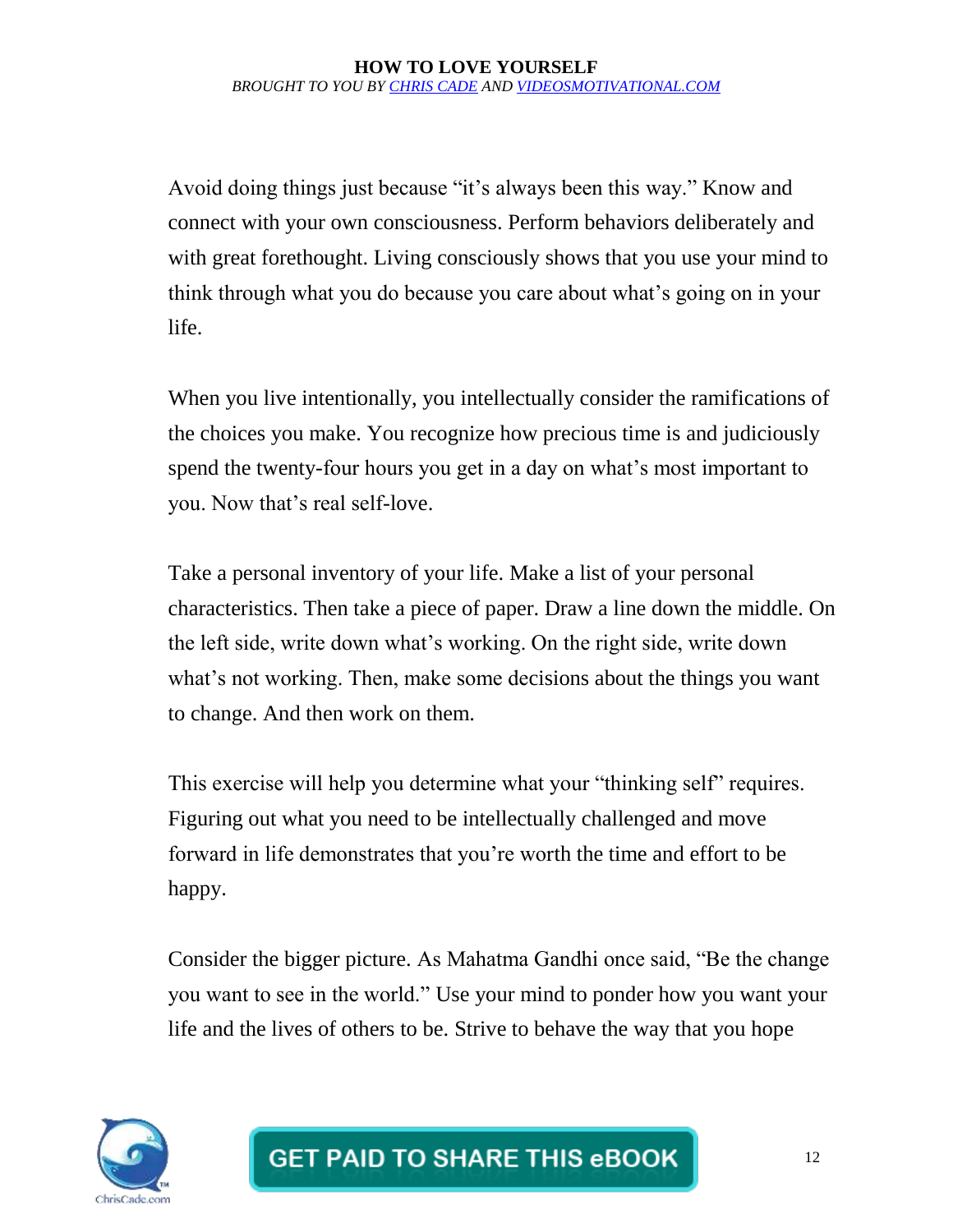others will behave. Consciously decide to make the changes that you hope other people will make. Set an excellent example to the world.

You may wonder how this can be considered self-love, since these actions may seem so intent on affecting other people. But how can you not feel good about yourself when you're focused on making the planet a better place?

[Tell yourself you're worthy.](http://www.smartrebrander.com/sl/655821) Recognize that you deserve to be loved, not only by yourself, but by those around you. Mentally prepare yourself for the love you receive from others and yourself. Know that you're worth of all the love you give to yourself. With the proper mindset, your possibilities in life are limitless.

Working with your belief in yourself will help pave the way to more selfacceptance and self-love in other areas. You'll find loving yourself to be much easier when you're confident that you're worth the effort.

[Find your power.](http://www.smartrebrander.com/sl/655822) When you see that you have control over your own mind, you'll be provided with opportunities to do as you wish with your life. In other words, you'll get to exercise the power you have in ways that enrich your existence.

Closely related to finding your power is infusing knowledge into your daily life. When you gain knowledge, you gain power. Accessing the power you have in your mind means you'll experience self-confidence and feel love for yourself each day.



### **GET PAID TO SHARE THIS eBOOK**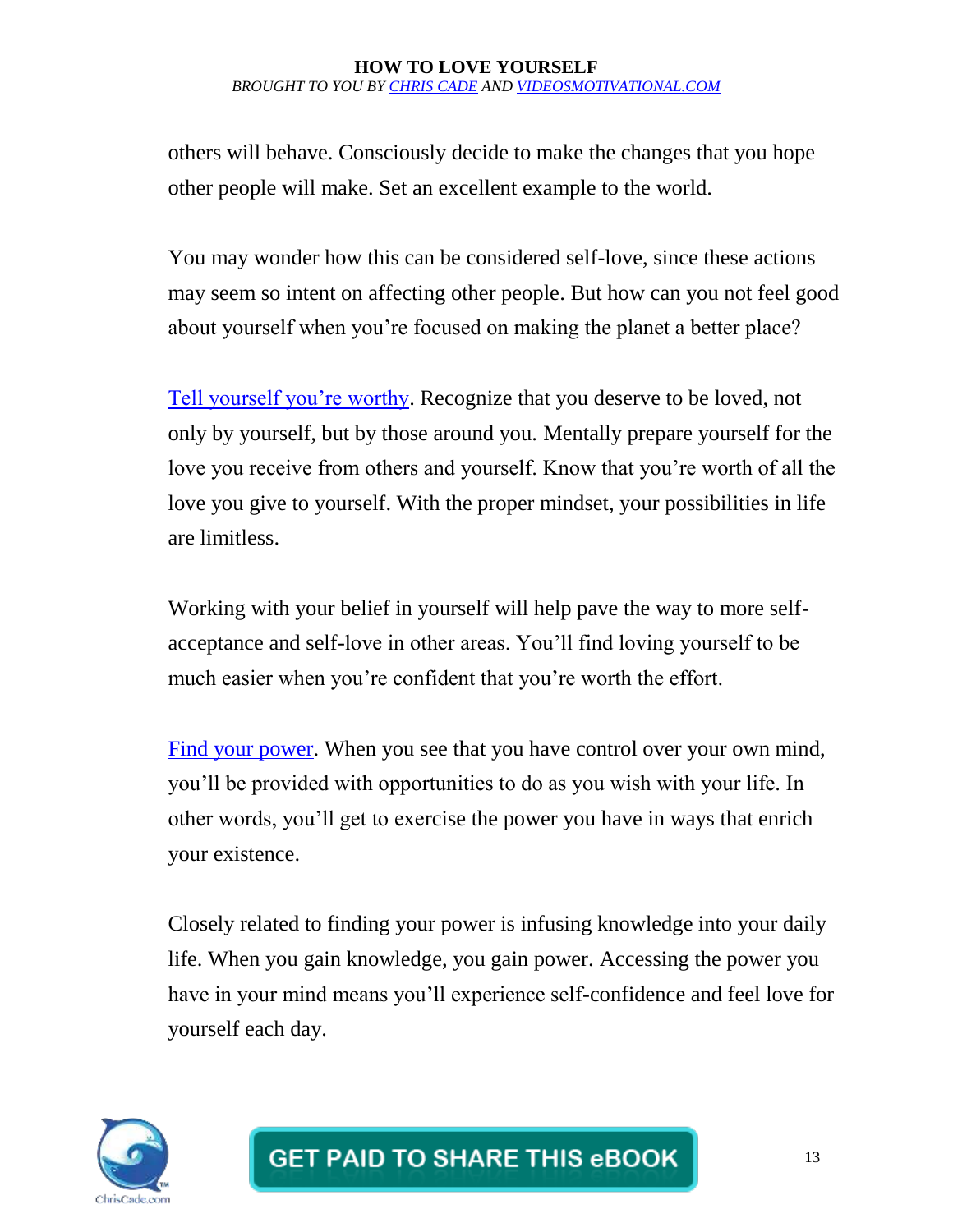Loving yourself means you seek, find and experience all types of mental stimulation. You look into topics of interest, maintain real friendships with real people, live consciously each day, consider the bigger picture, and find power within you.

Express your self-love by feeding your mind with intriguing thoughts, ideas and activities.

"At this very moment, you may be saying to yourself that you have any number of admirable qualities. You are a loyal friend, a caring person, someone who is smart, dependable, fun to be around. That's wonderful, and I'm happy for you, but let me ask you this: are you being any of those things to yourself?"

–Phillip C. McGraw, The Ultimate Weight Loss Solution: The 7 Keys to Weight Loss Freedom

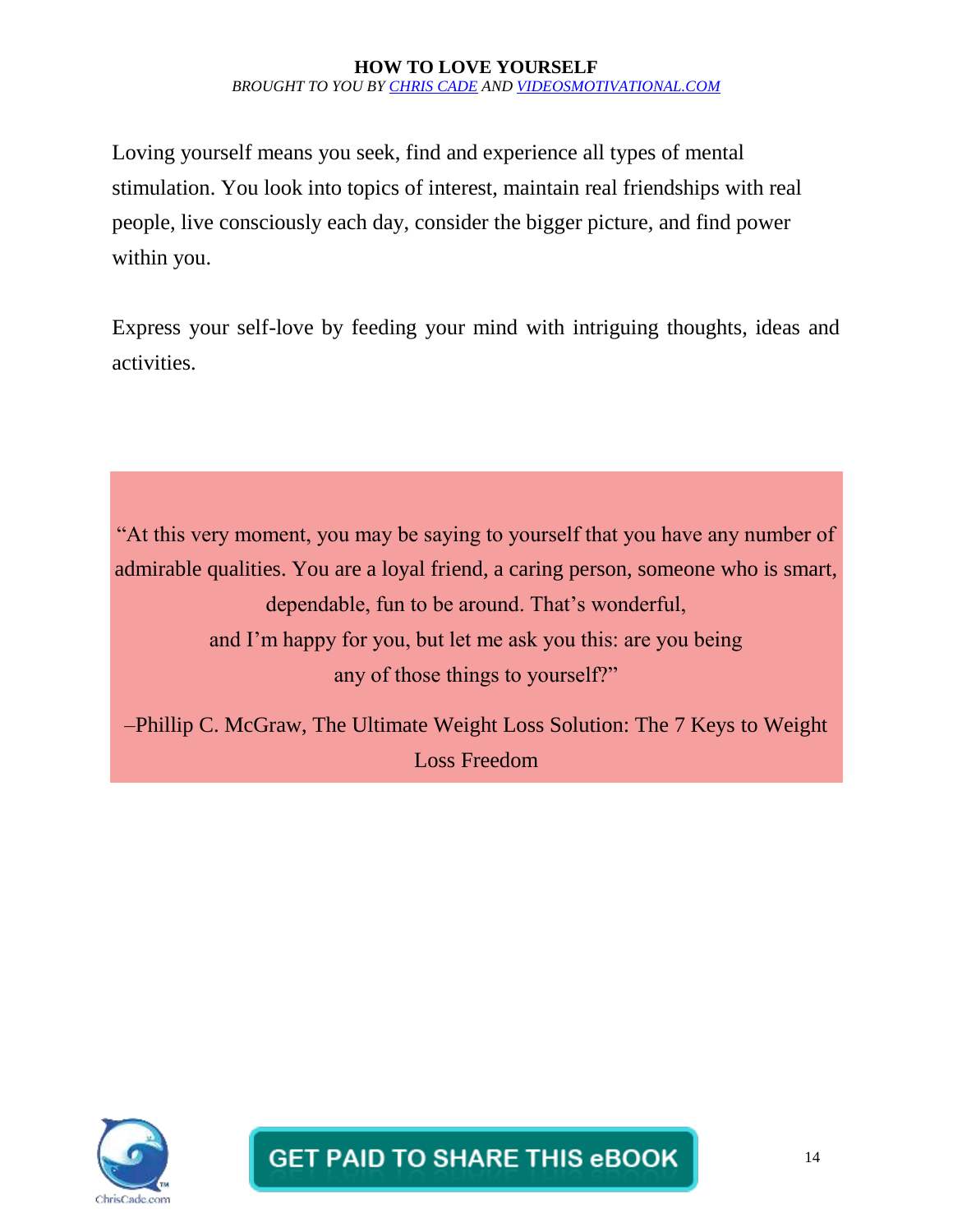### YOUR EMOTIONAL SELF: UNDERSTANDING & RESPECTING YOUR OWN FEELINGS

Possibly the single most important facet of loving yourself is taking great care of your emotional self. What you believe to be true about yourself illustrates the degree to which you love and accept yourself.

Try these tips to love yourself more by taking care of your emotional being:

Accept yourself. Realize that you're as important, special and worthy as every other human being on earth. Connect deeply with this reality.

Use this as an [affirmation:](http://www.smartrebrander.com/sl/655831) "I am important, special and worthy." Try saying the affirmation out loud. Repeat it. Write it down. Then, read it to yourself. Do this twice per day, once in the morning and once in the evening. Watch for subtle shifts in the way you view yourself.

Journal. Write in a journal about what you really like about yourself.

Journaling helps you connect with all of your strengths. The time you spend writing down your thoughts is an opportunity to cultivate positivity about all of your best qualities. On an emotional level, you can most easily relate to positive feelings about yourself when you recognize your own strengths.

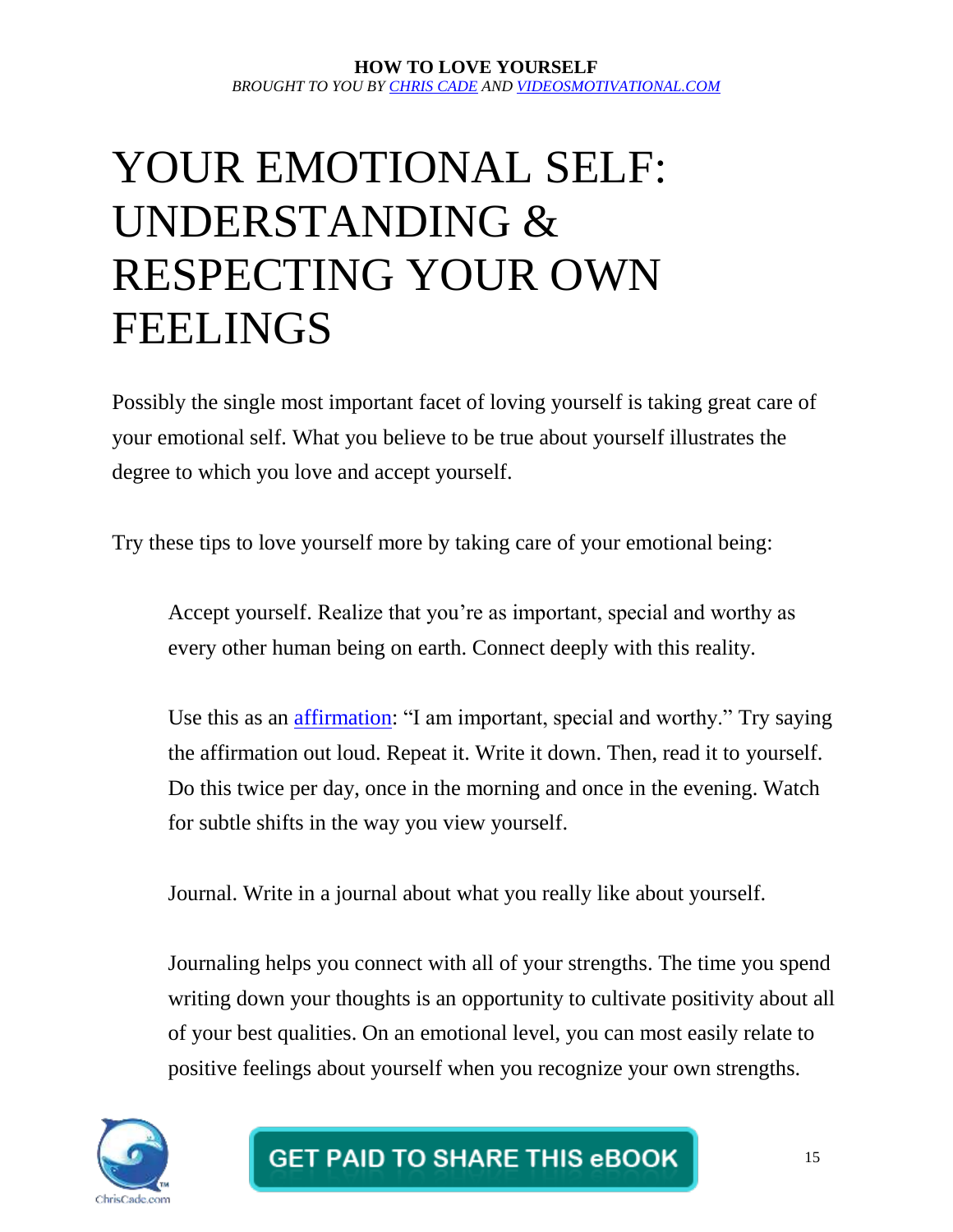Claim responsibility for your own life. Often we try to find external reasons for why something happened, such as, "Why does he keep hurting me?" or, "What makes her think I deserve this treatment?" Instead, take responsibility.

Ask yourself, "Since I'm responsible for myself, what do I need to do right now to remedy this situation for me?"

Once you [claim responsibility](http://www.smartrebrander.com/sl/655836) for your own life, you'll fully consider the ramifications of your choices to stay in less than ideal situations. Over time, you'll begin to make decisions to disconnect from people, places and things that consistently harm you in some way.

Take the time to consider what's best for you in life. This is an enormous expression of the love you have for your own self.

[Avoid negativity toward yourself.](http://www.smartrebrander.com/sl/655837) A person who loves herself avoids sending herself negative messages.

You can practice avoiding negativity and still acknowledge that no one is perfect. Being human doesn't mean that you deserve scorn, shame, or ridicule. Instead of beating yourself up emotionally, direct your energies toward turning any situation into something positive.

Forgive others. You'll feel less burdened by unwanted negative feelings when you cultivate forgiveness.

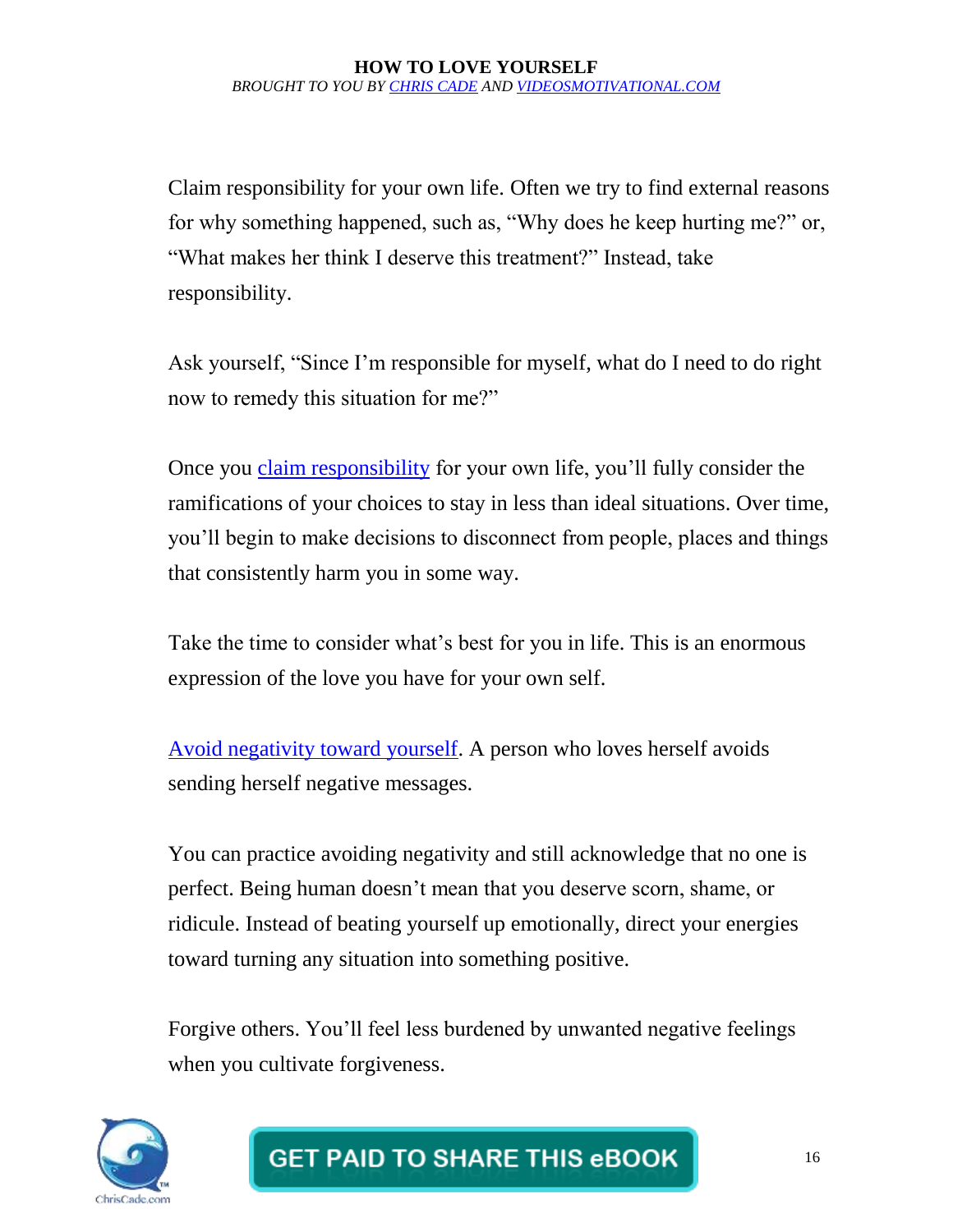Of course, it's also okay to decide that even though you forgive someone, continuing to be involved with that person isn't healthy for you. When you forgive them first, however, you can move on without the extra emotional baggage of hurt and angry feelings.

[Send out positive vibes to others.](http://www.smartrebrander.com/sl/655842) Show other people how loving, caring and kind you are. Often, we get immersed in our daily grind and don't notice all the opportunities we have to make someone's day. Showing positivity and kindness toward everyone can be intensely refreshing. When you do this, you make it obvious to others that you love yourself.

Say you're sorry if you are. Notice within yourself when you've made an error or had a misstep. Then, openly acknowledge it. This shows you're a genuine, caring human being.

You'll ultimately feel very good about apologizing when it's required. Saying you're sorry is a deeply satisfying experience that will help you to love and respect yourself even more.

Let go of any negative feelings you hold toward others. Cleansing yourself of as much negativity as possible sets you up for success in life. You feel better emotionally and physically, act more openly toward others, and demonstrate love to yourself. Lighten your emotional load by [letting go of](http://www.smartrebrander.com/sl/655843)  [negativity.](http://www.smartrebrander.com/sl/655844)

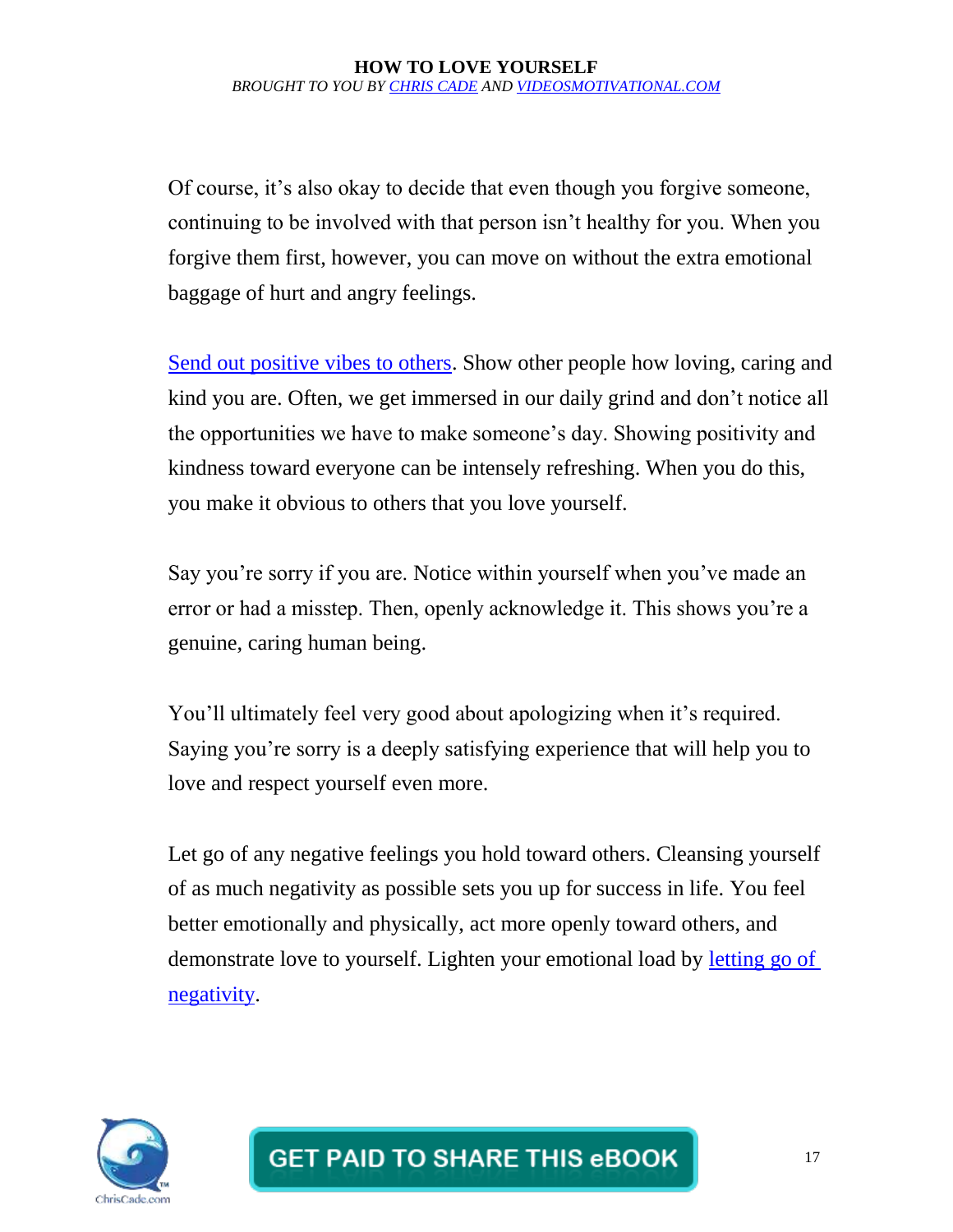Have self-respect. Refuse to allow anyone to emotionally harm you. Set guidelines within yourself about tolerating unsavory treatment from others. Having limits and boundaries is healthy and shows that you protect and respect yourself in all situations.

If you dislike the way someone treats you, leave their presence, if possible. Doing so will be the gateway toward re-claiming your self-respect and selflove.

Exit negative relationships, regardless of how scary that may feel. Ultimately, your love for yourself will be stronger than for someone who's less than positive toward you.

In essence, understanding and acknowledging your own feelings validates your existence. By being honest with yourself about your feelings and taking action in accordance with them, you honor and show love to yourself.

> "You, yourself, as much as anybody in the entire universe, deserve your love and affection."

> > –The Buddha



**GET PAID TO SHARE THIS eBOOK**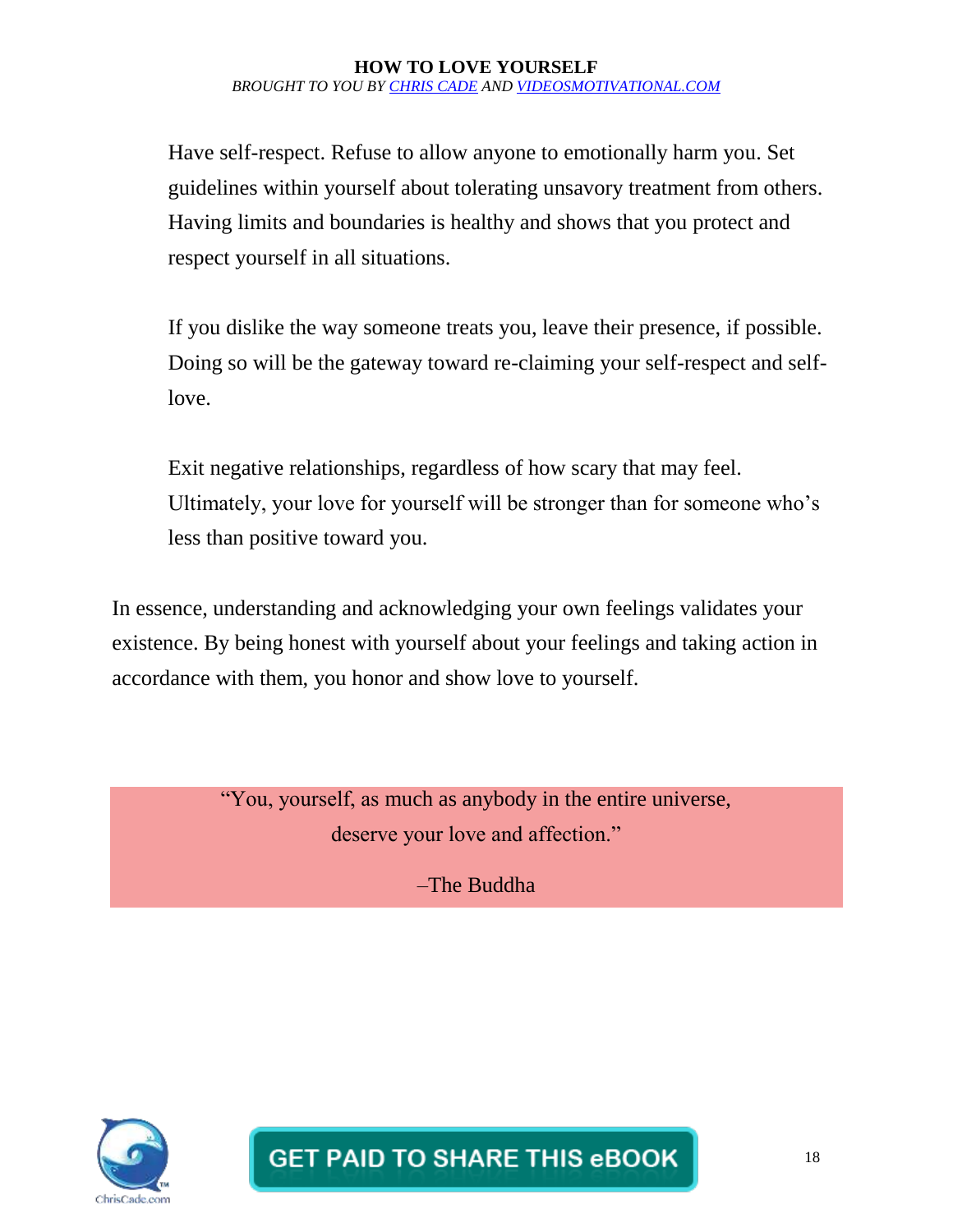### YOUR SPIRITUAL SELF: CARING FOR YOUR SOUL

Filling your spirit with genuine joy is a must if you love yourself. Give yourself time to do only what you love to do. Try refreshing your living space even in small ways from time to time, disengaging from technology periodically, and doing other activities that bring adventure and joy into your life.

Check out these strategies and be inspired to think of still more ways to demonstrate how you care about yourself:

[Make it a good morning.](http://www.smartrebrander.com/sl/655853) Take a little time in the morning to do something you really like to do. It might be 45 minutes of yoga to start your day off right. Maybe you'd like to read your favorite novel for 15 minutes before the kids get up. Or perhaps 10 minutes to practice meditation would give you the restful start you need to have a good day.

Give yourself the gift of the first few minutes of each morning. Your whole day will be better and your soul will thank you for that little bit of "me time" when you first arise.

Indulge. Do a little something special for yourself each and every day. You'll enjoy life more when you put in the effort to do just that one thing that makes your heart sing. Go ahead and do those activities you think are special, fun or self-indulgent.

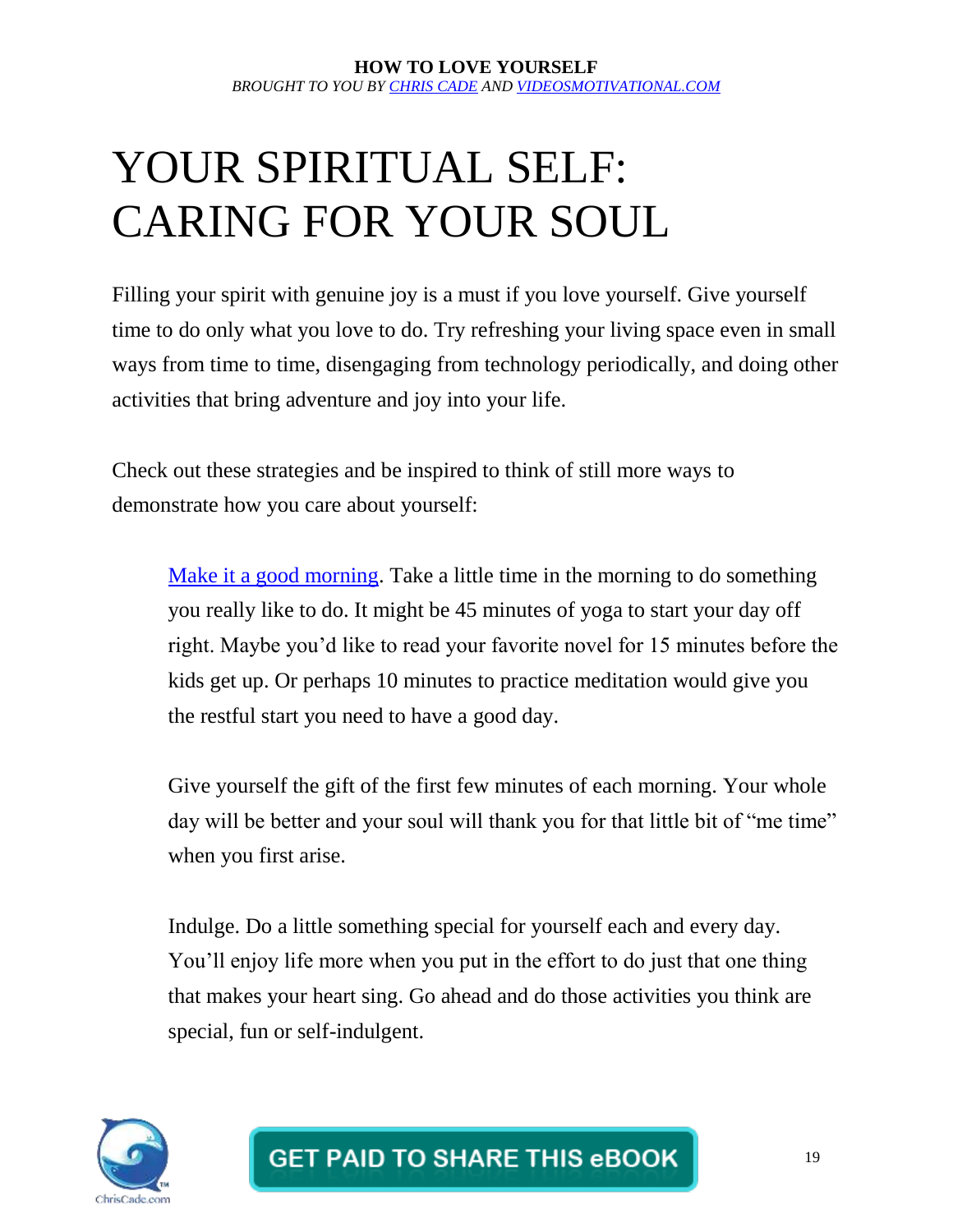You can afford 30 minutes to 1 hour every day just for yourself, can't you? Knowing you deserve it translates into loving yourself.

Change your personal space. Making small but meaningful changes in your home truly invigorates your soul. Nothing says "I love myself" like renewing your cherished space in your house.

Clean something deeply and well.

Throw some things away that weigh you down.

Rearrange the furniture in your living room. If you don't spend much time in your living room, try this in your favorite room, the one in which you hang out the most.

Paint.

Turn on the tunes. Listen to your music each day for at least 15 minutes. Most phones today have MP3 players or iPods in them.

Turn off the gadgets. One day every other week, or even once a month, turn off your cell phone, television and computer.

Disconnecting from your technology is a great way to re-connect with your soul.

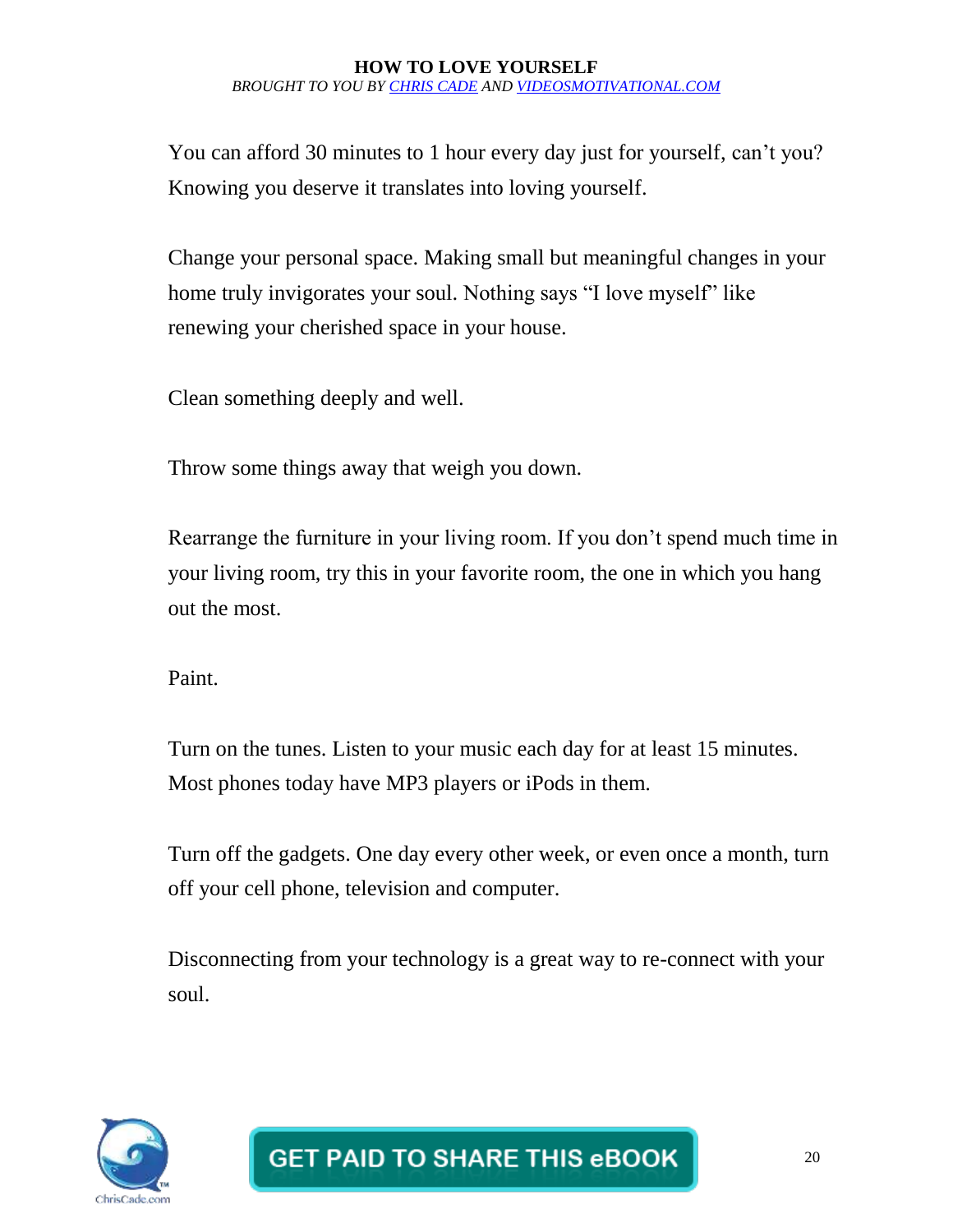Consider how you might spend a whole day away from all your gadgets. Will you take a walk, bake bread from scratch, or have a relaxing afternoon out in your yard? Maybe you'll spend the day with your father or your niece. Whatever you do with your unplugged time, you'll feel relaxed and rejuvenated.

Allow yourself to feel love from others. Experiencing the loving messages given to you by your family members and cherished friends is good for the soul. For example, when you go out to lunch with your sisters, savor their presence. Take in how they smile and make eye contact with you, or revel in that special silent communication you have.

Soak up the love that your cherished friends and family provide by staying emotionally in touch with their compliments or by their presence. Although we are often taught not to accept compliments or take them to heart, they're good for you, and are given with love. Accepting them is a way of loving yourself.

Worship. If you enjoy attending a church, temple, or other place of worship, doing so regularly is good for your soul. If you prefer to [pray](http://www.smartrebrander.com/sl/655862) at home alone, that method of worship will also bring you soulful comfort and demonstrate self-love.

Perhaps you seek to discover the "right" place of worship for you. That's okay, too. Finding your spiritual "home" can be a great adventure in selflove. People who want to worship and are successful in finding the place

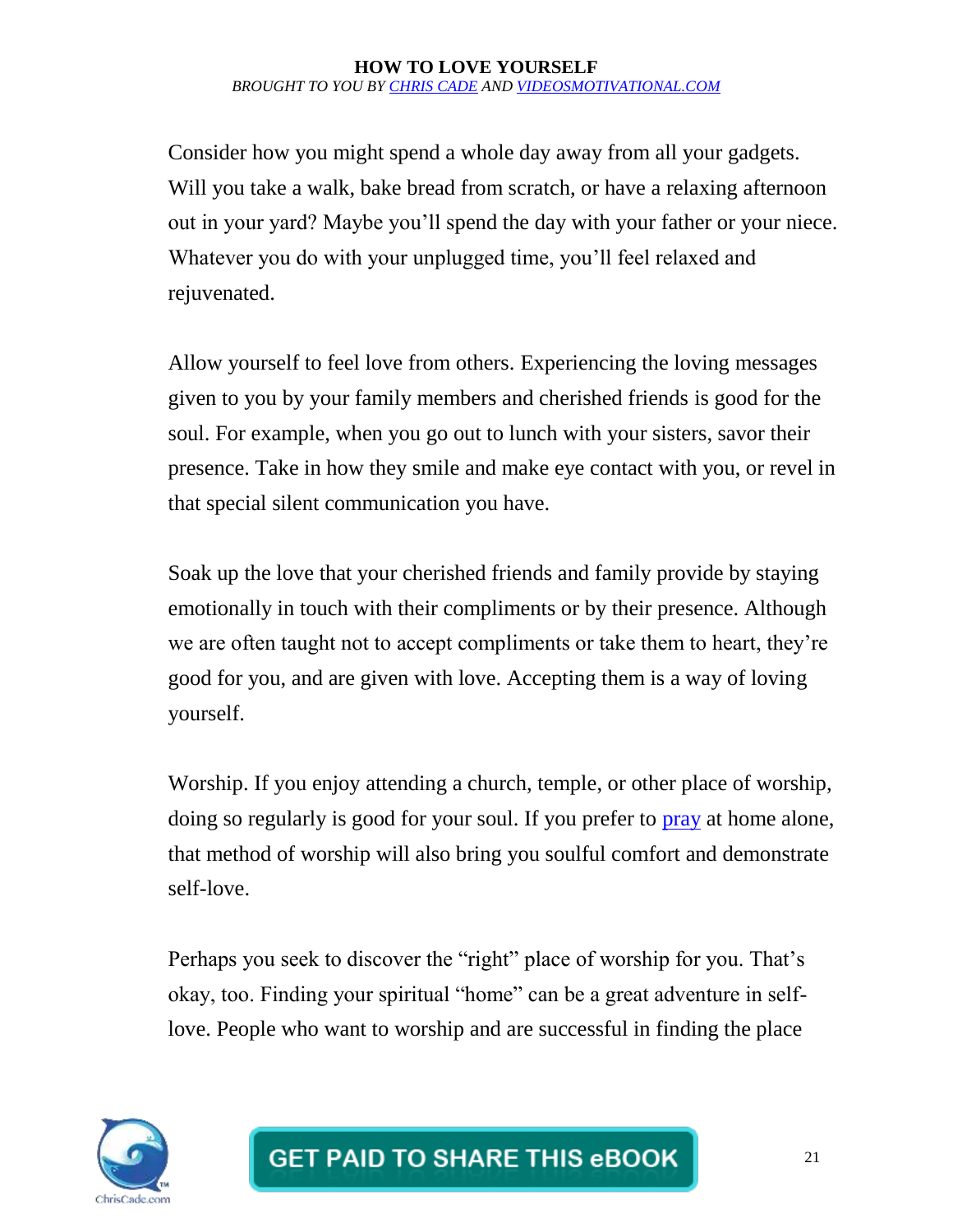that fits for them re-fill their souls every time they attend the services or events that are meaningful to them.

If you have religion or [spirituality](http://www.smartrebrander.com/sl/655867) that's meaningful in your life, practice it. Many people report that worshipping simply makes them feel better.

If you don't have a spiritual "home," and feel like something's missing in your life, visit various kinds of churches or temples to see if you can fill the void and discover what your soul seeks. Whether you go alone or with friends, you'll have fascinating experiences. And even if you don't find a place for you, you'll learn a lot about yourself.

Immerse yourself in **nature**. Make special efforts to experience the joys and beauties of nature. If you've ever walked through a pine tree forest, you know the awesome spiritual power inherent in the great outdoors.

Whether you put on your snowshoes and tromp off through piles of lovely white fluff or walk along a sandy beach somewhere collecting seashells, find a way to stay involved with nature.

Be adventurous. Find that part of you that seeks the unknown and strives for the yet-experienced adventure. Maybe you want to climb a mountain, run a sprint triathlon, or visit the pyramids in Egypt. Whatever your adventuresome spirit seeks, make an effort to provide it in some way. You'll feel deeply alive and loved when you do.

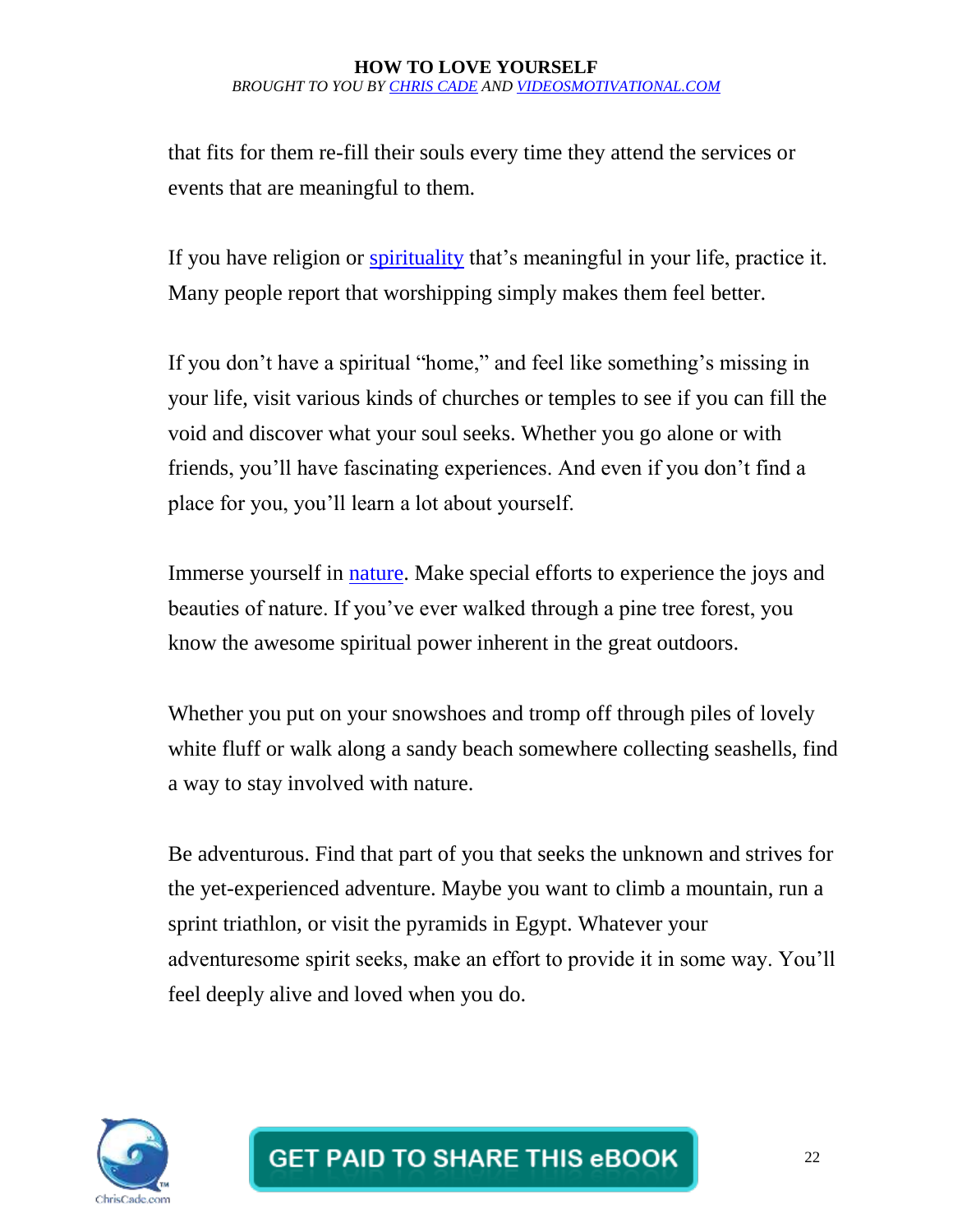Recognize that [time is of the essence.](http://www.smartrebrander.com/sl/655873) Spend your hours and minutes in ways that demonstrate your self-love. Consider time as precious, golden moments meant to be spent doing the things you love and working toward your life's goals. Decide to love yourself every single minute of every single day by making each of those moments count.

Taking care of your spiritual self can be done by practicing one or many of the above strategies. Anything that brings joy to your soul ultimately demonstrates self-love.

> "Your soul is all that you possess. Take it in hand and make something of it!"

> > –Martin H. Fischer